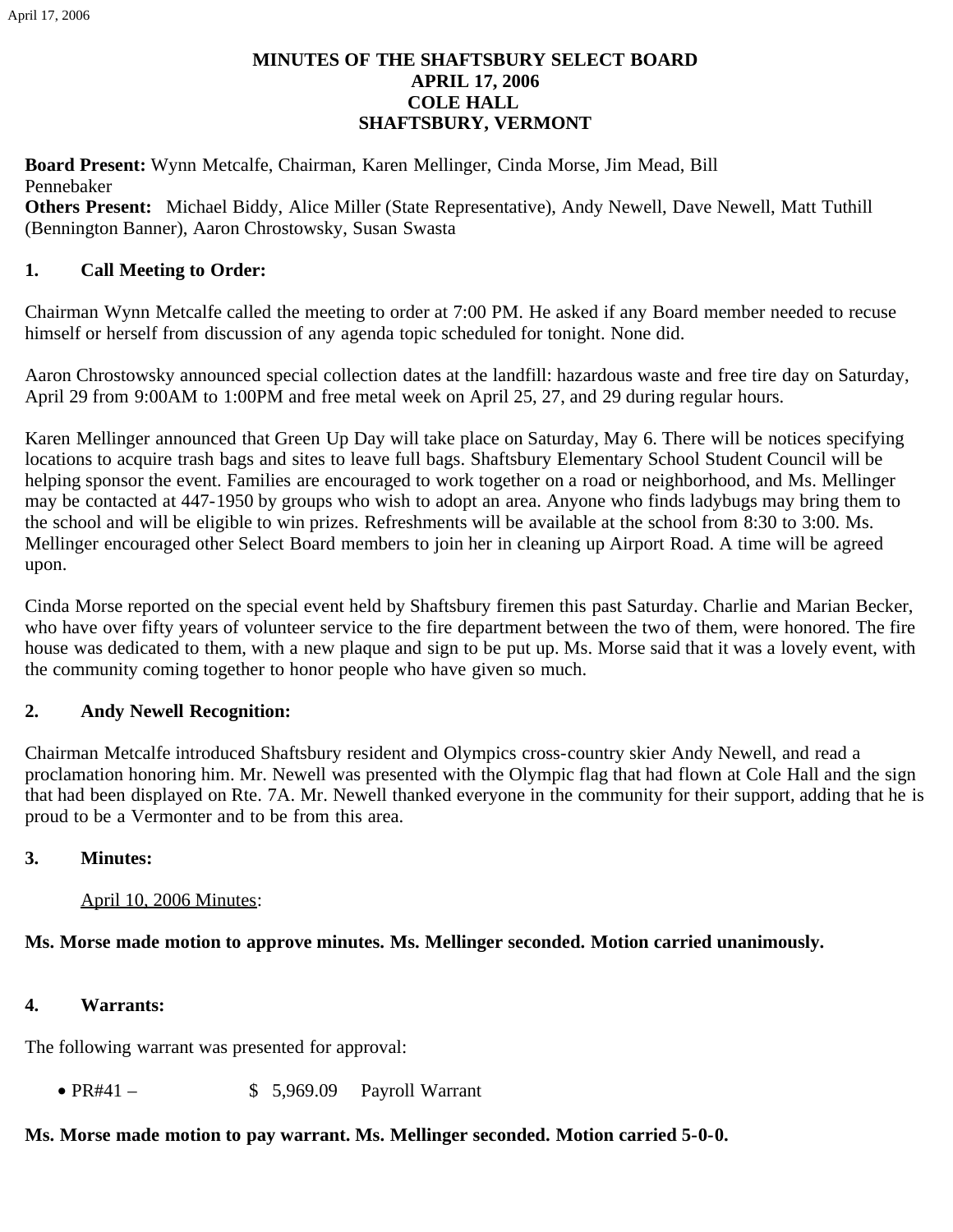## **5. Public Comments:**

There were no public comments.

Chairman Metcalfe stated that he would like to take announced agenda items out of order, dealing with the transfer station agreement last.

# **6. Curb Cut Application:**

Chairman Metcalfe stated that a curb cut application has been received from Kevin Green, for access to a new storage shed off of East Road. Highway Foreman Ran Daniels has given suggestions regarding a culvert, zoning administrator Tony Zazzaro has checked off on the application, and pictures and a diagram are included.

#### **Ms. Morse made motion to approve the Kevin Green curb cut application. Mr. Mead seconded. Motion carried 5-0-0.**

## **7. Landfill Update:**

Chairman Metcalfe reported that he, Bill Pennebaker, and Aaron Chrostowsky met last week to discuss landfill closure. Mr. Pennebaker generated some new questions, which Chairman Metcalfe relayed to Buzz Surwillo. Mr. Chrostowsky spoke with Mike Pitonyak of Capital Earthmoving and confirmed that Capital is still part of the discussion on landfill closure. Mr. Surwillo has OK'ed the use of a Bentomat liner, and there has been good news on a possible capping material.

#### **8. Other Business:**

Mr. Mead reported that the highway department is getting close to using up the funds allotted for grader rental, so the town will be back to one grader by the end of the week. He believes that most roads have been graded at least once at this point. Chairman Metcalfe stated that he had found Shaftsbury Hollow Road to be very passable; he noted three wet spots in areas that are targeted for work.

Chairman Metcalfe reported that a new town bulletin board has been put up. Some employees who work upstairs think it has made the hallway darker, so it may be necessary to increase lighting in the hall. Ms. Mellinger asked if removing a window for the new board has created an emergency egress issue, since the window can no longer be smashed for exit. There was discussion of the fact that the existing door swings the wrong way, and Chairman Metcalfe asked Mr. Chrostowsky to check on the price of putting in a door where the window had been.

Chairman Metcalfe read a letter from Art Carlucci, a thirty-year Shaftsbury resident and building contractor, applying for a seat on the Planning Commission.

Ms. Morse made motion to appoint Art Carlucci to the Planning Commission. Ms. Mellinger seconded. Motion carried unanimously.

Mr. Pennebaker brought up the pending Ancient Roads legislation, stating that any possible loss of access to roads should be referred to the Planning Commission. Representative Alice Miller said that she would check on the status of the legislation and send information. Mr. Chrostowsky will send a letter with this information to the Planning Commission.

Mr. Pennebaker stated that legislation now under consideration may cut off restraints to expanded shooting range activity in the state, and that the town might want to express an opinion to the legislature about this. Rep. Miller provided details on the legislation, stating that there may not be time to get it through the Senate Judiciary Committee. The House bill that has passed would place burden of proof on residents if a club is established when they move into an area. The complaints of longtime residents could not be stopped, however.